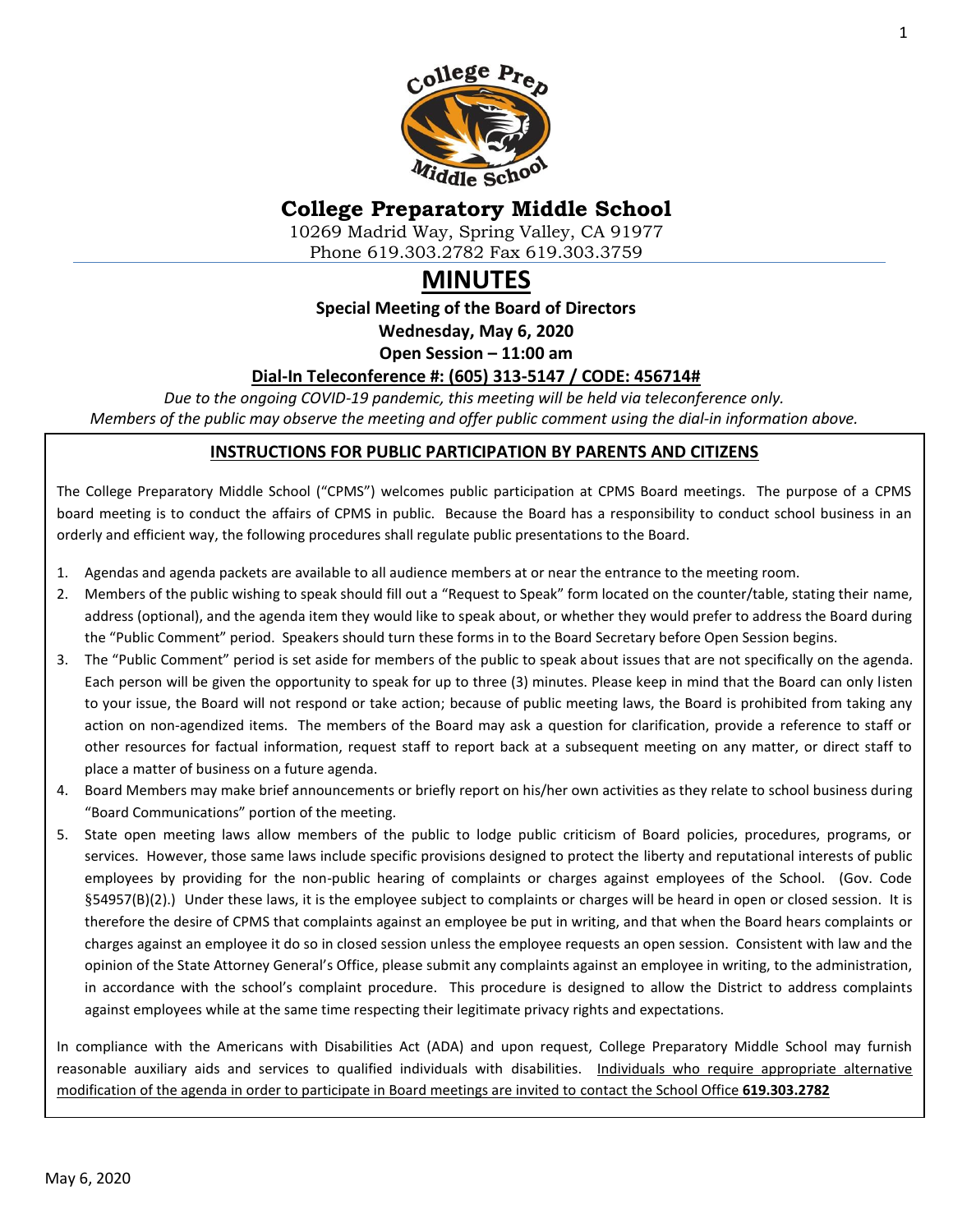## **I. PRELIMINARY**

### **A. Call to Order**

The special meeting was called to order by President Meitchik at 11:02 a.m.

### **B. Roll Call**

|                | Present | Absent | Arrived Late | Departed Early |
|----------------|---------|--------|--------------|----------------|
| Corey Meitchik |         |        |              |                |
| Alex Brizolis  |         |        |              |                |
| Lisa Dietrich  |         |        |              |                |
| Kathy Kinsella |         |        |              |                |
| Garth Hebbler  |         |        |              |                |

# **C. Pledge of Allegiance**

# **D. Approval of Previous Minutes (3/4/20, 3/13/20, 4/13/20, 4/20/20)**

Motion by: Lisa Dietrich Seconded by: Kathy Kinsella Vote:

|                | Yes/Aye | No/Nay | Abstain |
|----------------|---------|--------|---------|
| Corey Meitchik |         |        |         |
| Alex Brizolis  |         |        |         |
| Lisa Dietrich  |         |        |         |
| Kathy Kinsella |         |        |         |
| Garth Hebbler  |         |        |         |

# **E. Approval of Board Agenda**

Motion by: Garth Hebbler Seconded by: Lisa Dietrich Vote:

|                | Yes/Aye | No/Nay | Abstain |
|----------------|---------|--------|---------|
| Corey Meitchik |         |        |         |
| Alex Brizolis  |         |        |         |
| Lisa Dietrich  |         |        |         |
| Kathy Kinsella |         |        |         |
| Garth Hebbler  |         |        |         |